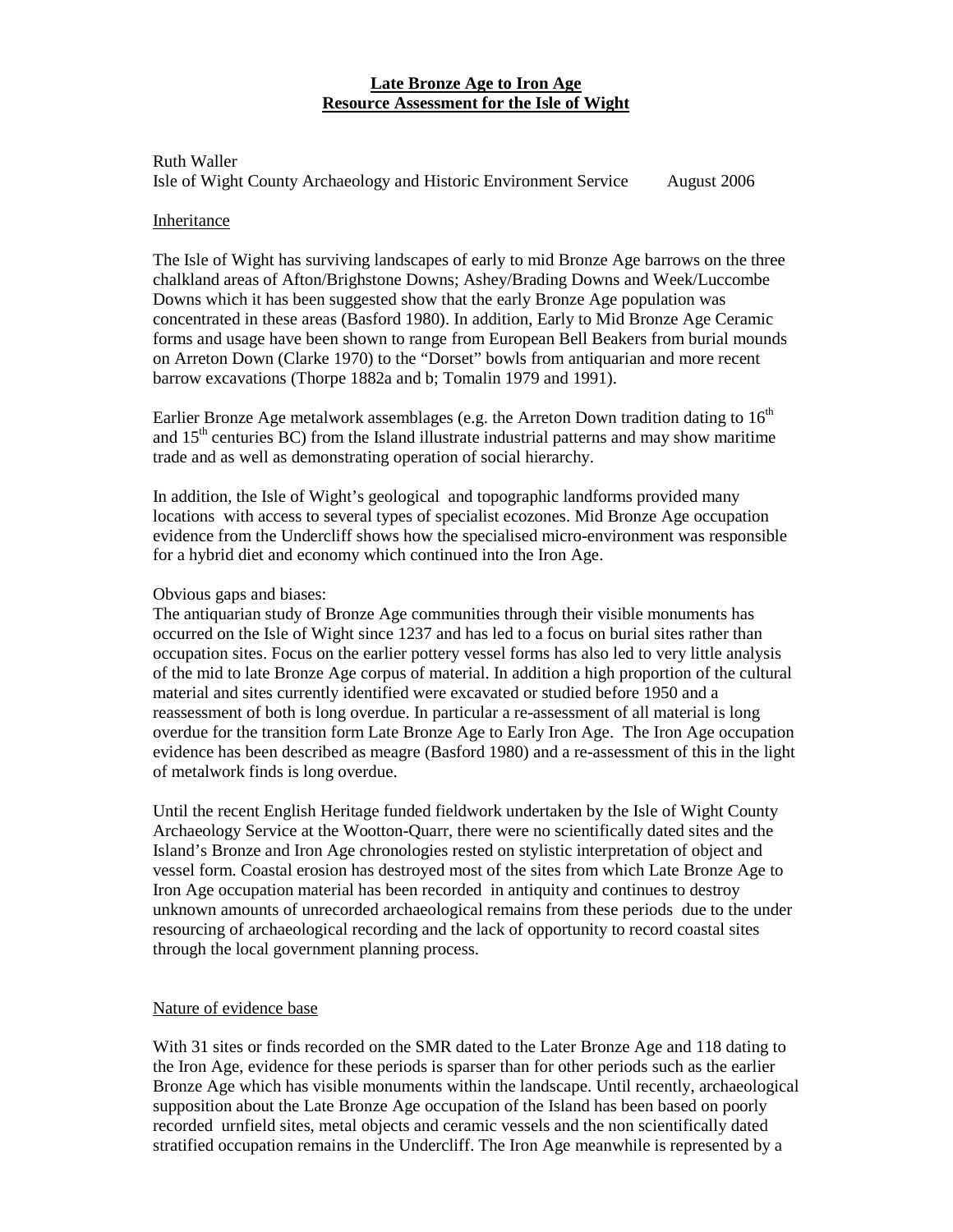wider range of archaeological remains including field systems, occupation sites, burials and coinage as well as a large assemblage of the local Vectis ware pottery forms currently assigned to an Iron Age to Roman date (Tomalin 1987 pp30-40).

Geographically, known archaeological evidence for Late Bronze and Iron Age activity is concentrated on the chalk ridge, around the two river valleys and along both southern coastal zones. At present only isolated coin finds have been recorded in the north of the Island.

Much of the archaeological evidence gathered by antiquarians remains unreliable. For example, of the seven Late Bronze Age urnfields recorded on the SMR, five were recorded in the  $19<sup>th</sup>$  Century and the remaining 2 in the first half of the  $20<sup>th</sup>$  Century. Ceramic material survives from only two of these sites with the remainder surviving as documentary sources only.

The Vectis report reports identified sites and finds of the Late Bronze Age to Early Iron Age transition as being extremely rare and very little new data from this period has been recovered in the intervening years.

A lack of securely stratified sites or structures has always hampered our knowledge of the Island's later bronze age settlement sequences. With only one hearth site (unpublished SMR 2234) at Combley Farm securely radiocarbon dated (OxA-5485; 2860±50 BP, and OxA-5486; 2860±50 BP) , there has been too much reliance on find spots, and unanalysed occupation sites and middens (SMR 2650, 2656, 3429, 3875). However, the recent work carried out in the foreshore at Wootton-Quarr has provided evidence of two structures radiocarbon dated to the Late Bronze Age with a longshore post alignment at Fishbourne Beach (SMR 1526) dated to 800-400 cal BC (GU-5598; 2470±50 BP) and 780-390 cal BC  $(GU-5261; 2420\pm 50BP)$ , and a long parallel sided enclosure of ash posts on Binstead Beach (B79) dated to c14d (SMR 2027) 840-530 cal BC (GU-5339; 2570±60 BP) and 770-390 cal BC (GU-5577; 2390±50BP). Five wooden structures have also been securely dated by this project to two Late Bronze Age and Early Iron Age date ranges , one between 840 and 390 cal BC and a second between 400 to 190 cal BC, as well as structures dating to the Iron Age to Roman transition, between 110 cal BC and AD cal 130 (GU-5263; 1970±50 BP) and (GU-5262; 1990±50 BP) (Tomalin et al forthcoming).

### Chronology.

A re-assessment of the later bronze age to Iron Age chronologies of both ceramic and metalwork finds is required for the Isle of Wight. In particular an analysis of known Iron Age coin finds would be very helpful to establish chronologies in relation to trade and maritime activity especially in the light of the finds reported through the Portable Antiquities Scheme. The impact of such research on our understanding of Iron Age activity is shown when the numbers of newly recorded metal detected coins (over 200, including ingots) are compared to the 37 coin finds currently recorded on the SMR. In addition more scientific dates are required to set the chronology of this period firmly within the correct parameters and the chronology of settlements requires more research.

### Landscape and land use

The Later Bronze Age saw the use of the Island's many and varied landscapes with tree clearance linked with cooking pits and use of a watercourse at Whippingham (Network Archaeology 2005, pp 21-25) and the legacy of the landscapes of earlier bronze age barrows clearly visible on the chalk ridge running through the centre of the Island.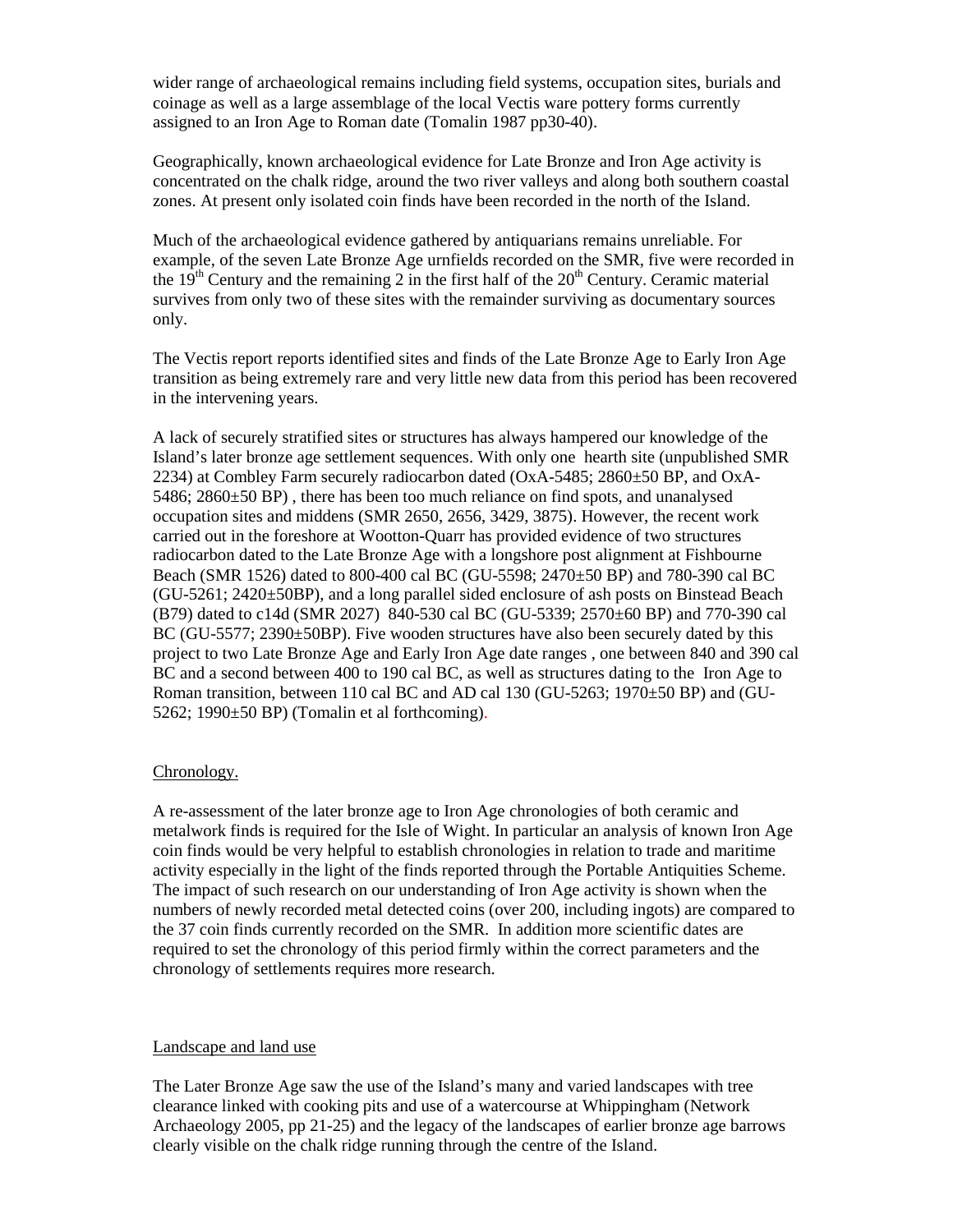Large scale woodland clearance occurred during the Bronze Age which saw the creation of downland and heathland around the central and southern chalk downs where the barrow cemeteries were situated. Prehistoric field systems have been recorded on the chalk, indicating that some areas of chalkland were used for arable agriculture. The best preserved of these lies within Brighstone Forest (unpublished SMR 5116-5158). Pollen evidence for woodland clearance and agricultural activity in the late Bronze Age has been recorded on the clay soils in two areas north of the central ridge at Newnham Farm, Binstead (Scaife, R G forthcoming) and AP evidence reveal cropmarks associated with a ploughed out barrow near Thorley and Wellow on fertile soils overlying Bembridge Limestone (unpublished SMR2641 and SMR 2642).

Iron Age evidence for land use includes four field systems dated on stylistic grounds to the Iron Age to Roman periods. These are at Middle Barn Farm (SMR 718), Idlecombe (SMR 524), Mersley Down (SMR 991) and Ashey Down (Drewett 1970, pp33-56). Other sites have produced gullies and ditches (SMR 3965; 4035; 4159) which probably represent boundaries but for which too little evidence is available for secure interpretation as to land use. An earthwork enclosure on Castle Hill (Adams 1882, p133 and Currie 1999 and 2003) has been dated to the Iron Age on typological grounds and may be a stock enclosure but it has not been securely dated.

Recent Archaeological work at Wootton Quarr demonstrates the use of coastal resources in these periods and have provided the first scientifically dated evidence of structures. In particular, two structures recorded at Wootton-Quarr beaches on the north coast, one interpreted as a fish trap (SMR) are dated by Radiocarbon techniques to the Late Bronze Age and five wooden structures, one of 80 posts set at mean low water mark, are dated to the Iron Age (Tomalin et al forthcoming). The midden sites and hearths within the Undercliff and along the cliff faces on the south of the Island indicate use of coastal resources within a diverse economy utilising a real mix of land based and marine resources in both periods (MacInnes et al 2001). More analysis of the palaeo-environmental contents of these midden and hearth sites could lead to a greater understanding of the interaction between the human use of land and coastal based sites such as these.

### Social organisation

At present there is little evidence for later bronze age society, hierarchy and social interaction or indeed of aspects of domestic-life or land tenure. The partial recording of a potential Iron Age hillfort (unpublished SMR 3553) on top of the hill at Yaverland with post settings for roundhouses lying to the south beneath the hillslopes might suggest some form of social organisation, as could the fact that the Iron Age hillfort overlooks and probably controlled trade coming into Bembridge Harbour.

The origins of the Iron Age population of the Island are not known, nor are the political affiliations in the years before and after the Roman Conquest of Britain. With close numismatic links to both the Atrebates in Sussex and Hampshire and the Durotriges in the Dorset area, Suetonius records Vespasian's taking control of two powerful tribes and the Isle of Wight which is called "Vectis" for the first time.

# Settlement

In the past, it has been assumed that the surviving landscapes of early to mid Bronze Age barrows on the three chalkland areas of Afton/Brighstone Downs; Ashey/Brading Downs and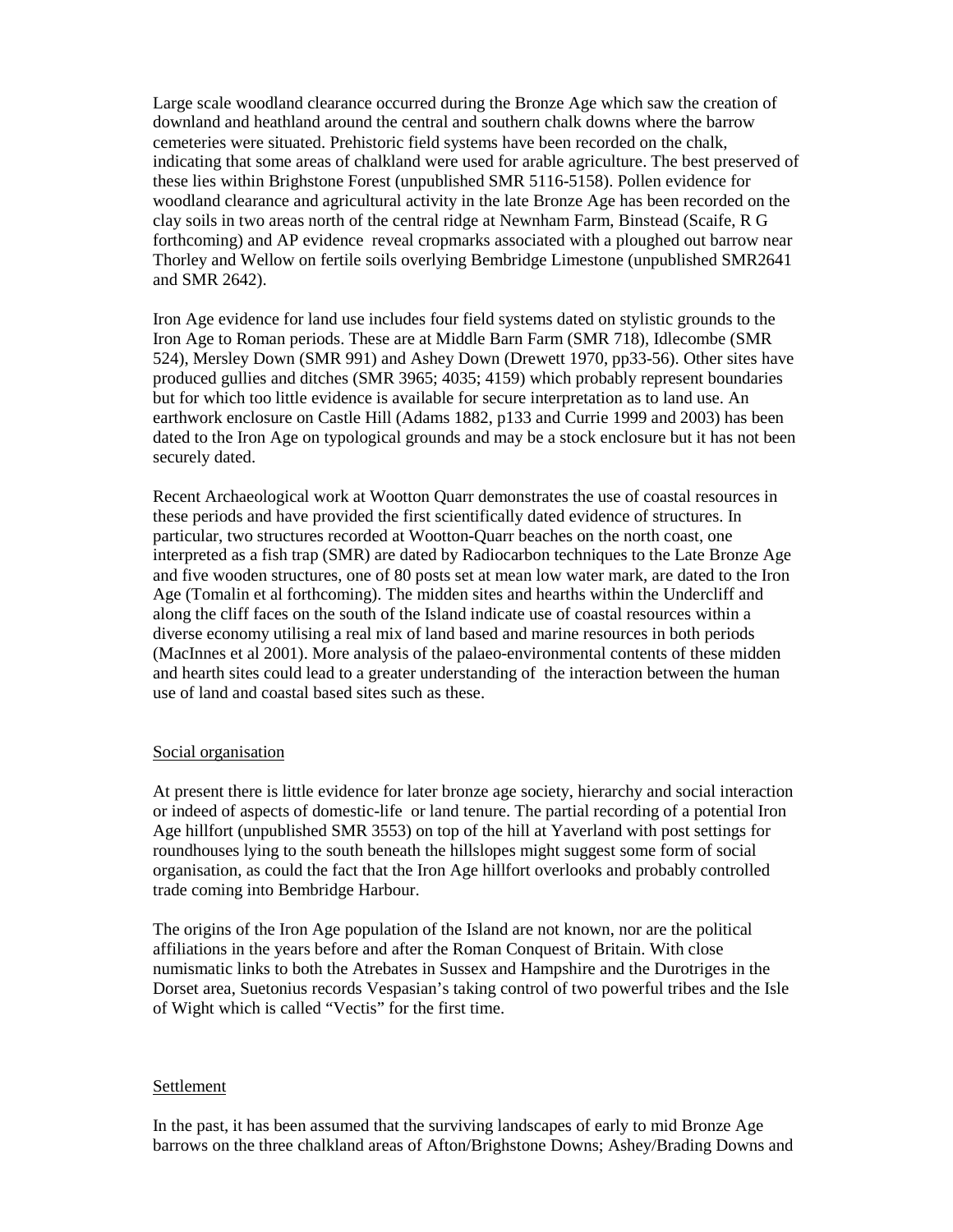Week/Luccombe Downs were indicators of a continuance of Bronze Age settlement from the early part of the period. (Basford 1980) However evidence of middens and hearth sites from the Undercliff show that settlement in this micro-environment continued from Mid Bronze Age into the Iron Age. The hybrid diet and economy of these settlements and the securely dated timber structures within the coastal zone at Wootton-Quarr hint at the greater use of coastal zone sites than archaeologists have previously thought. In particular, archaeological survey of the landward zone around Wootton Creek showed that a small round barrow cemetery was constructed on the summit of a small hill indicating nearby settlement within a zone making use of several types of natural resources (Tomalin et al forthcoming).

Recently excavated sites have added to our poor knowledge of the Iron Age settlement types, particularly for hillforts. Excavations at Yaverland in 2001 revealed a triple ditch defensive system surrounding a large area on the hilltop overlooking Brading Haven, a possible Roman and Iron Age harbour (unpublished SMR 3553). Roundhouses, a collapsed wall and large quantities of Vectis ware and domestic waste were recovered from the floor of the hillslope lying underneath the hillfort. The only other potential hillfort site is the supposed unfinished promontory fort at Chillerton Down lying partially across the narrow point of along steep sided spur on chalk hills (Dunning 1947). Late Iron Age occupation is also associated with four of the Roman Villa sites, with all but one associated with the central chalk ridge. Finds from Brading, Combley, and Bowcombe (Tomalin 1987) suggest Late Iron Age occupation on and around sites which later became the focus for Roman villa constructions and it is tempting to suggest continuation of arable landscape management in some areas of the Island survived the transition from Iron Age to Roman authority.

Other evidence for Iron Age occupation is piecemeal with only one ditched enclosure with associated ditches being positively identified as Iron Age at Knighton and that remains unpublished (Basford 1980 pg29). Some occupation structures were recorded in the 1930's and 1940's (Benson 1948, 1953, Dunning 1935, Sherwin 1936, 1939a and b,) and more recent remains being uncovered during development impacts (RPS consultants 2001, pp1-12, Network Archaeology 2005, p38-40 and Loader and Westmore 1995). Extensive areas of cropmark sites recorded from systematic aerial photograph survey indicate possible settlement of Late Bronze Age to Iron Age, but have not been dated other than stylistically. One coastal occupation site at Redcliffe revealed Iron Age occupation continuing into the Roman period with possible salt working and Vectis ware pottery manufacture (Poole 1936 and Tomalin 1990).

#### The built environment

There is little evidence for Late Bronze Age to Iron Age buildings with a only a general Bronze Age date assigned to a hut site cut through during construction of road at Gore Down (Dunning 1932), and a Late Iron age date being given to two "hut" sites excavated at Sudmoor in the 1930's (Dunning 1935).

Until recent excavations Iron Age settlement on the Island was defined as comprising "hut sites" (Benson 1948 and 1953, Sherwin 1939a and b) but excavation of roundhouses below and to the south of the possible hillfort at Yaverland hints at a pattern of Later Iron age settlement which relates to that in Southern Central England (unpublished SMR 3553).

The recent survey work in the Wooton Quarr intertidal zone has shown that the Bronze Age and Iron Age communities in these areas had a mixed economy which utilised, and consequently developed their built environment within the land, coastal and marine zones. The dated wooden structures recorded in the coastal zone must be taken into account within the built environment discussion (Tomalin et al forthcoming).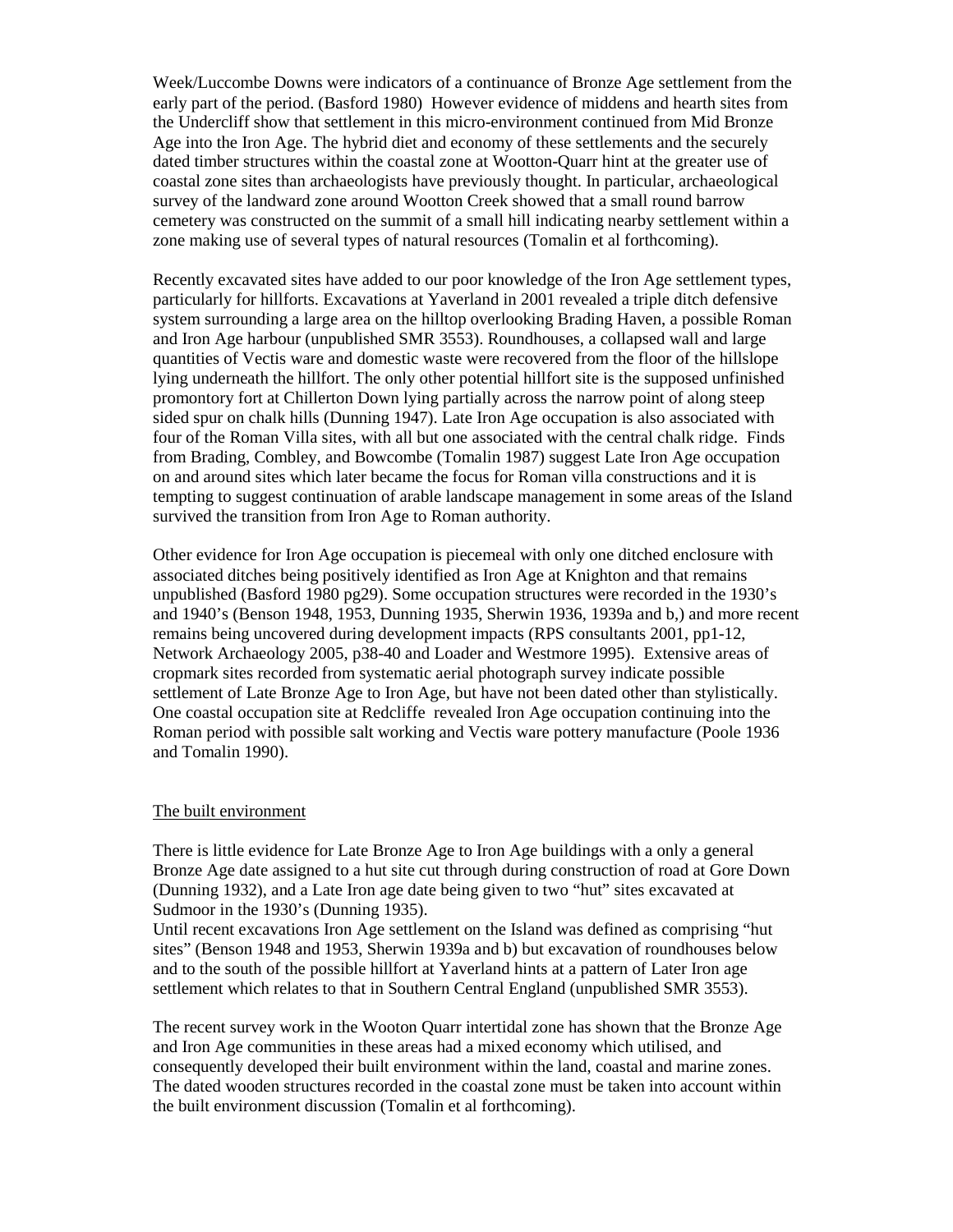Two timber structures dated to the Later Bronze Age by Radiocarbon Dating remind archaeologists of the fundamental concepts of a built environment consisting of timber and earth structures and, more importantly, of the seamless use of all ecozones, especially the coastal areas and for both the Littoral and sublittoral zones in these periods. The dated structures are a longshore post alignment at Fishbourne Beach dated to 780 to 390 cal BC and a long parallel sided enclosure of ash posts on Quarr Beach dated to 840 to 530 cal BC (Tomalin et al forthcoming).

Five more of these timber structures have also been radiocarbon dated to the Iron Age, showing the continuation of a timber built environment extending into coastal ecozones in the Early to Mid Iron Age at least. Two timbers from a longshore timber alignment on Binstead Beach have been dated to 400-200 cal BC and 840-530 cal BC (SMR 5332). A further group of associated features on Binstead beach consisting of one long rectangular and two other rectangular post settings have also been dated to the Iron Age. The long rectangular post setting (SMR 5582) has had two dates – an oak timber dating to 770 to 390 cal BC and an ash timber dating to 840 to 530 cal BC. A timber from one of the rectangular post settings (SMR 5583) was dated to 810 to 400 cal BC, with the other dated to slightly later in the Iron Age at 400 to 190 cal BC. A substantial littoral zone timber structure on Fishbourne Beach has also been dated to the Iron Age and seems to show the continued use and possibly replacement of these structures later in the period and the subsequent early Roman period (SMR 5598). This structure consists of 80 posts following mean low water mark, with three of the oak timbers radiocarbon dated to 840-600 cal BC, 800-400 cal BC and 780-390 cal BC. This is accompanied by a second line of posts with two oaks radiocarbon dated to 110calBC to calAD120 and 110calBC to cal AD130. Unfortunately further archaeological research is required to shed light upon the function of these structures.

## Ceremony, ritual and religion.

With the legacy of earlier Bronze Age cemeteries of burial mounds concentrated on chalk ridges, the known Later Bronze Age urnfield sites show a different distribution with only Rew Down (SMR 667) situated on the Middle to Upper Chalk.

It is important to note that all of these Late Bronze Age cemetery sites are known from documentary evidence recorded in the late  $19<sup>th</sup>$  and early  $20<sup>th</sup>$  centuries and that both a reassessment of this data and field survey to identify unknown sites are long overdue. Forty urns are recorded in the 1890's at Afton LBA urnfield (Sherwin 1940) and eleven burials contained within globular, barrel and bucket urns covering a circular area of 12 to 15 feet in diameter were revealed by coastal erosion and excavated between 1928 and 1930 at Barns High (Dunning 1931). Seventy one other LBA urns are reported to have been unearthed and destroyed at Swanmore around 1865 (Dunning 1931) and a single urn burial is recorded as having been recovered from the cliffs at Chale in1856 (Hillier 1856). Other possible urn cemeteries are suggested to have been at Yafford (Wilkins 1859), Rew Down (unpublished SMR 667) and Whitwell (Kell 1867).

Known Iron Age burials consist of both inhumations and cremations and until recently have all been focussed around the Undercliff. Inhumations include a double crouched female and child burial (Dunning 1951), three crouched burials known from documentary sources only (unpublished SMR records 700, 729 and 737) and a flexed inhumation found with corroded remains of a sword and shield (Stead 1969). A reported Iron Age cremation cemetery was recorded from records of several cremations and urns and a burnt "pyre" area found near Lake in 1931 (Poole 1932) and documentary records of another Undercliff site yielding both inhumation and cremation burials dated to the Iron Age must be reassessed (SMR 1593).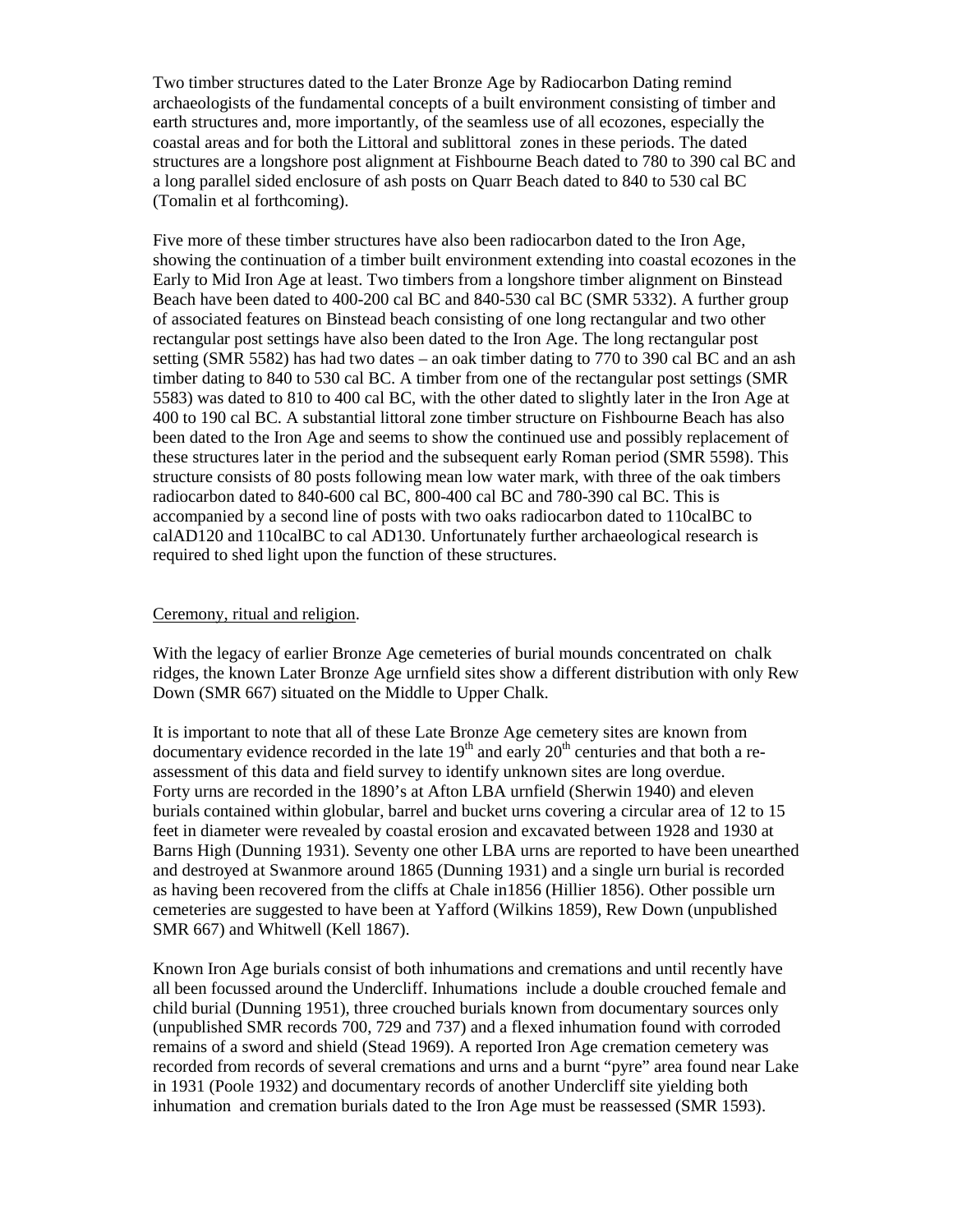Recent excavations of the triple ditch system of a possible Iron Age hillfort at Yaverland revealed a crouched inhumation burial within the top layers of one of the infilled ditch fills. However the report is still awaited from the archaeological contractor for this site and further details are unavailable (unpublished SMR record 3353).

## Warfare, defences and military installations.

There is no evidence for these recorded for the Late Bronze Age in the Isle of Wight SMR at present.

Excavations at Yaverland in 2001 revealed a triple ditched defensive system surrounding a large area on the hilltop overlooking Brading Haven, a possible Roman and Iron Age harbour (unpublished SMR record 3553). Roundhouses, a collapsed wall and large quantities of Vectis ware and domestic waste were recovered from the floor of the hillslope lying underneath the hillfort. The only other potential hillfort site is the supposed unfinished promontory fort at Chillerton Down lying partially across the narrow point of along steep sided spur on chalk hills. A 275 foot long rampart of a height of 10 feet and about 60-70 feet in width in the form of five mounds in a line and a ditch cross the summit of the ridge (Dunning 1947).

# Material culture

A re-assessment of the later Bronze Age metalwork would be appropriate as the majority of the individual finds including a Taunton Phase palstave (unpublished SMR record 2130) and the Werrar hoard (Dunning 1936) of a slender form of palstaves, thought to be indicative of an Isle of Wight style were identified in the  $19<sup>th</sup>$  or early  $20<sup>th</sup>$  Centuries. The operation of the Portable Antiquities Scheme on the Island from 2003 has allowed a new collection of information to be gathered in relation to late bronze age metalwork. Individual finds include a "Hogsback knife" (unpublished SMR record 5969) a late Bronze Age triangular knife of Carps Tongue Complex tradition which is typical of imported French metalwork arriving in Southern Britain during or after the 9th century BC. Additional information has become available to supplement our knowledge of metalwork hoards during this period with the Kirkton hoard which includes socketed axes, gouges, knives and a socketed hammer (unpublished SMR record 4974). A further 11 metalwork pieces including spearheads, axes,a razor, palstave and gauge have recently been recorded under the Portable Antiquities Scheme and further analysis of the Isle of Wight assemblage including these is required.

Peter Northover has carried out metallurgical analysis of most of the bronze objects (Northover 2001) and has also undertaken analysis of the Kirkton hoard (unpublished SMR report).which includes a date of manufacture at  $\pm 50$  BP.

Tantalising glimpses of social, economic, maritime trade and other linkages are revealed by the Iron Age coinage recorded on the SMR with the full chronological range of currency activity represented. This includes the early type "B" currency bars (Antiquity 14, 432 and PSA 8), pre Gallic war British coinage such as the rare British C: Yarmouth types (SMR 90), coinage from during and immediately after the Gallic War of 60-55BC such as Gallo-Belgic type E and British QB (SMR 209) types, as well as later Durotrigian and Verrican staters. This Island wide picture includes smelting evidence of silver bars, silver and gold smelts including a Gallo-Belgian stater and Durotrigian staters and an Amorican silver stater of the Baiocasses (SMR 2552) as well as a fragment of gold ingot with a metal content resembling the earliest types of Gallo-Belgic gold staters, specifically types A and B (SMR 2390). A reassessment of the Iron Age coins is needed to provide more information on the assemblage in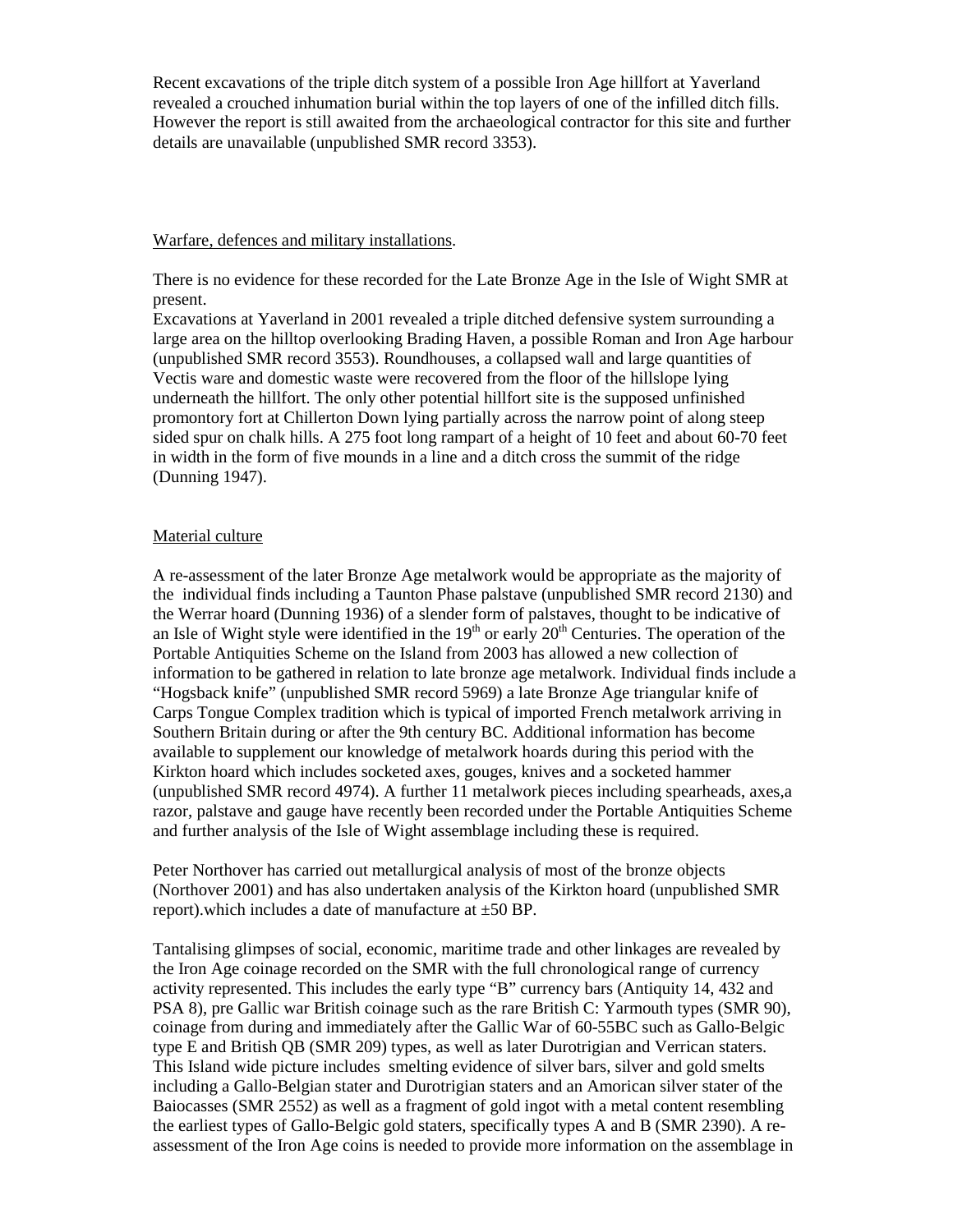the light of the metal detected evidence. The Island also has ceramic evidence of trade and communications with amphorae from numerous sites, the Wooton Quarr project revealing Glastonbury ware, 'Vesicular' ware thought to have been manufactured at or near Hengistbury Head, pottery of St Catherine's Hill/Worthy Down tradition and Gallo-Belgic finewares, amongst many others.

## Crafts, trade and industry

A re-assessment of available evidence needs to be carried out.

# Transport and communication

The strategic role of the Isle of Wight in international and National transport and communication must have been enormous. Ideally placed to play a role in both the Atlantic and Central European trade routes, as well as its links within England mean that a reassessment of all the available evidence for these themes in the Bronze and Iron Age are long overdue.

# **Legacy**

The Isle of Wight's place in Late Bronze Age and Iron Age Britain has yet to be defined and the new evidence recorded since the first systematic survey of the Island's archaeology (Basford 1980) must be re-assessed in order to understand the legacy it left for the arrival of the Romans.

### References:

Adams, W H D, 1882 *The Isle of Wight: its history, topography and antiquities*, 133, T Nelson and Sons, London

Basford, H V, 1980 *The Vectis Report. A survey of Isle of Wight Archaeology,* Isle of Wight County Council, Newport

Benson, G C, 1948 Iron Age settlement at Ventnor in *Proceedings of the Isle of Wight Natural History and Archaeology Society* 4, 97-8

Benson, G C, 1953 A Belgic occupation site at Gills Cliff, Ventnor in *Proceedings of the Isle of Wight Natural History and Archaeology Society* 4, 303

Clarke, D L, 1970 *Beaker pottery of Great Britain and Ireland Vol 2,* Cambridge University Press, Cambridge

Currie, C K, 1999, *An archaeological survey of earthworks on Castle Hill, Mottistone, Isle of Wight* Report to the National Trust Southern Region

Currie, C K, 2003, An archaeological survey of earthworks on Castle Hill, Mottistone, Isle of Wight Report in *Hampshire Studies, 58, 24-32*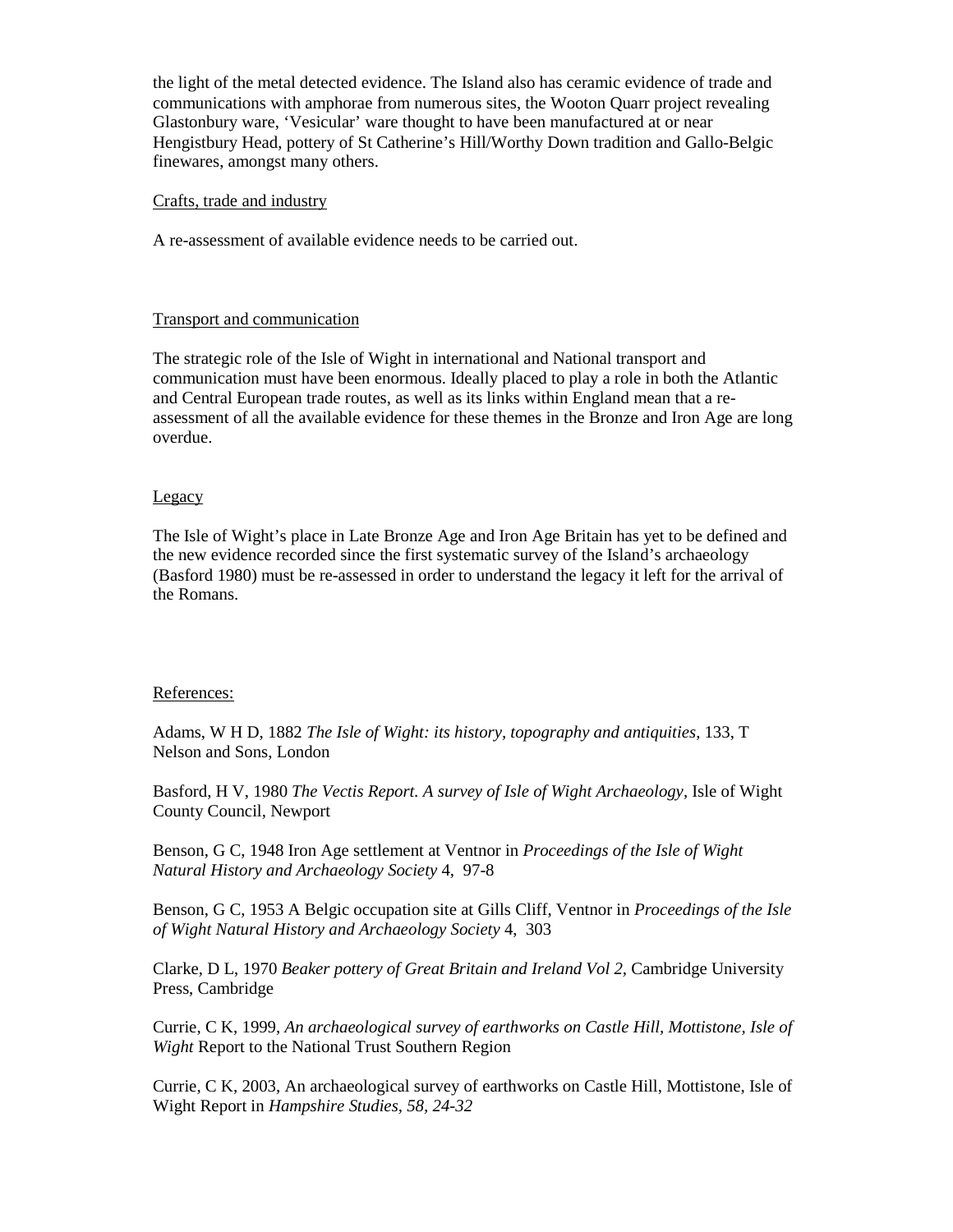Drewett, P L, 1970 The excavation of two round barrows and associated fieldwork on Ashey Down, Isle of Wight, 1969 in *Proceedings of the Hampshire Field Club* 27, 33-56

Dunning, G C, 1931 A late bronze age urnfield at Barnes, Isle of Wight and notes on the Late Bronze Age in the Isle of Wight in *Proceedings of the Isle of Wight Natural History and Archaeology Society* 2

Dunning, G C, 1932 Notes on the excavation of two round barrows at Niton, Isle of Wight, and a bronze age hut on Gore Down, Chale in *Proceedings of the Isle Wight Natural. History and. Archaeology. Society* 2, 207ff

Dunning, G C, 1935 Belgic Hut and barrows in the Isle of Wight in *The Antiquaries Journal* 15, 355 - 358

Dunning, G C, 1936 A hoard of palstaves found at Werrar, near Northwood in *Proceedings of the Isle of Wight Natural History and Archaeology Society* 2, part VII

Dunning, G C, 1947 Chillerton Down Camp, Gatcombe, Isle of Wight in *Proceedings of the Isle of Wight Natural History and Archaeological Society* 4, 51-53

Dunning, G C, 1951 The history of Niton, Isle of Wight in *Proceedings of the Isle of Wight Natural History and Archaeology Society* 4, 195

Hillier, 1856 *The history and antiquities of the Isle of Wight,* 14 Manuscript notes of GA Sherwin 1936-41 Society of Antiquaries, London

Kell, Rev E, 1867 in *Journal of the British Archaeological Association* 217

Loader, R and Westmore, I, 1995 *Fieldwork report for an archaeological evaluation work relating to the improved management of Brading Roman Villa Isle of Wight County* Archaeology Service unpublished report

MacInnes, RG, Jakeways J and Tomalin DJ (eds) *Coastal change, climate and instability, final technical report.* LIFE report no 97ENV/UK/000510.

Network Archaeology, 2005 *Somerton Farm to Knights Cross reinforcement 300mm gas pipeline, Archaeological Watching Brief 2000* Network Archaeology Ltd client report for Transco, report number 162, 21-25 and 38-40

Northover, J P, 2001 'Bronze Age metalwork of the Isle of Wight', in B L Van Beek, W H Metz and H Steegstra (eds), *Patina: essays presented to Jay Jordan Butler on the occasion of his 80th birthday,* 431-448, Groniger Instituut voor Archeologie

Poole, H F, 1932 A Belgic incineration in the Isle of Wight in *The Antiquaries Journal* 12, 296-8

Poole, H F, 1936 An outline of Mesolithic flint cultures of the Isle of Wight in *Proceedings of the Isle of Wight Natural History and Archaeology Society* 2, 574-8

RPS consultants, 2001 *Seaclean Wight pipeline*: *Archaeological assessment report (3 vols)July 2001* 1, 11-12

Scaife, R G forthcoming, 'The vegetation development in the tertiary zone', in D J Tomalin, R D Loader and R G Scaife *Coastal archaeology in a dynamic setting: a Solent case study*